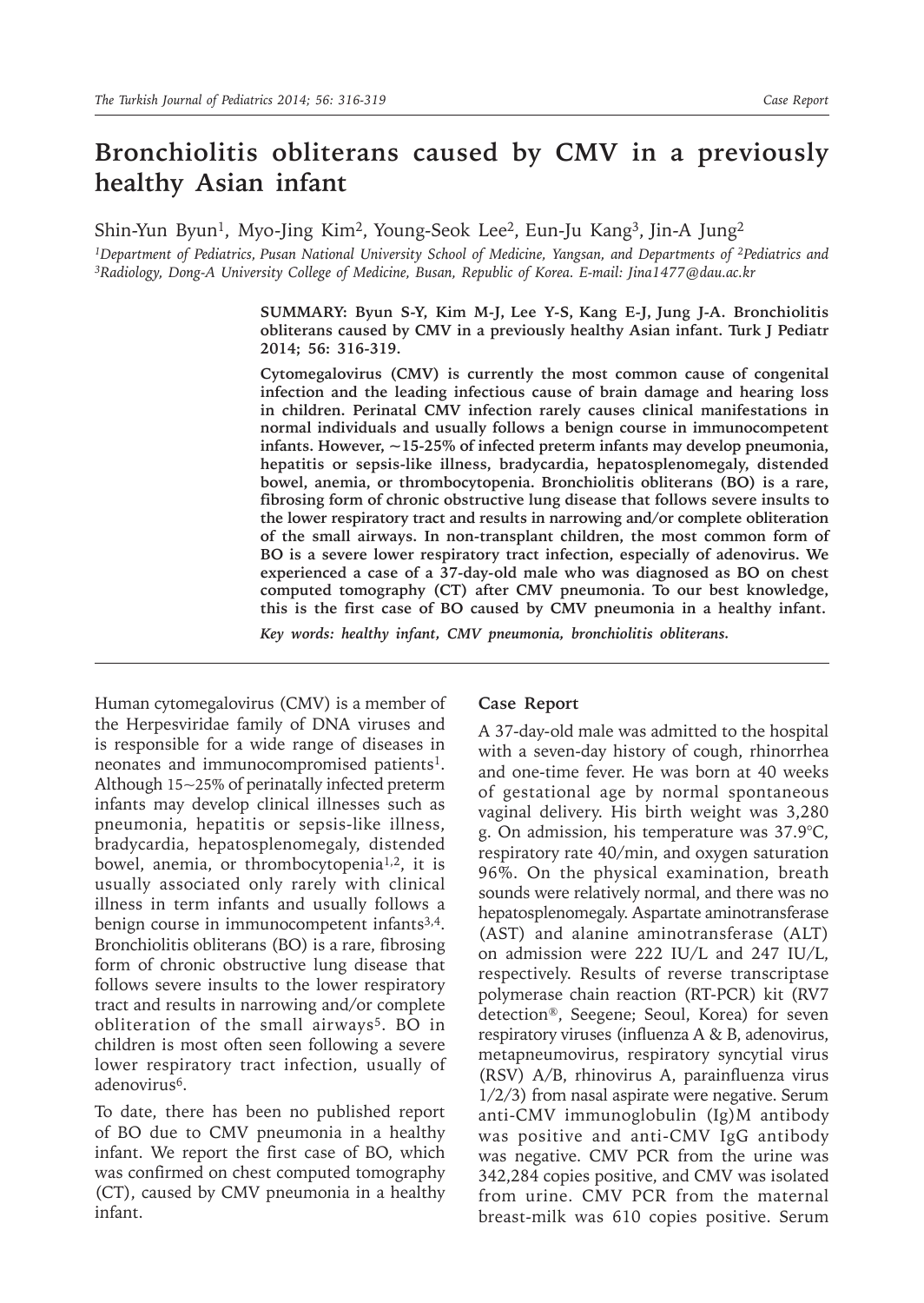Ig G/A/M levels, C3, C4, CH50 levels, and lymphocyte subsets were normal for his age. On admission day 5, his respiration rate was  $\sim$  60-70/min, and oxygen saturation was 88% without oxygen. On physical examination, breath sounds were coarse bilaterally with rales, and subcostal retraction was detected. Partial pressure of oxygen in arterial blood (PaO<sub>2</sub>) was 45.3 mmHg, and partial pressure of carbon dioxide (PaCO<sub>2</sub>) was 43.1 mmHg on arterial blood gas analysis. Supine anteroposterior chest radiography showed patch consolidations with ill-defined nodules in both lung fields (Fig. 1A). On the chest CT on admission day 19, bilateral ground-glass opacities, areas of consolidation and small centrilobular opacities were shown in both lung fields, suggestive of BO (Fig. 1B). Even though oxygen saturation was recovered over 95% with oxygen by mask (5 L/min) and inhaled corticosteroid, his respiratory difficulty persisted. We could not confirm CMV pneumonia by detection of CMV in bronchial aspirate due to parental refusal. However, we strongly suspected CMV pneumonitis, and ganciclovir therapy (10 mg/kg, for 6 weeks) was started on admission day 21. After treatment with ganciclovir for two weeks, his tachypnea had improved and oxygen saturation was over 95% without oxygen, but mild subcostal retraction and rales were still present on the physical examination. On further evaluation, there was no chorioretinitis or hearing loss. There was no intracranial calcification on brain CT. After six weeks of treatment with ganciclovir, AST and ALT were 66 IU/L and 18 IU/L, respectively. Urine CMV PCR was negative, and no CMV was detected in urine. CT scans obtained after six weeks showed a decrease in both the extent of consolidations and number of centrilobular nodules. However, the patch areas of ground-glass opacity were still shown in the whole lung fields, suggestive

mild subcostal retraction and rales remained bilaterally, but his development was normal.

## **Discussion**

Transmission of CMV to newborn infants occurs postnatally by ingestion of CMV-positive breast-milk or infected blood transfusion<sup>1,7</sup>. Approximately 9-88% of seropositive women shed CMV into their milk, and approximately 50-60% of infants fed breast-milk that contains

of BO (Fig. 1C). Two months after discharge,

the virus become infected8. The best test for diagnosis of congenital or perinatal CMV infection is isolation of the virus or demonstration of CMV genetic material by PCR from urine or saliva of newborn infants<sup>9</sup>. Because the virus is isolated from infants within the first three weeks of life in congenital CMV infection, it is sometimes difficult to differentiate between congenital infection and perinatal infection in infants more than three weeks of age, unless unique clinical features such as chorioretinitis, intracranial calcification, microcephaly, and/or hearing loss are present<sup>1</sup>. Although a four-fold rise in IgG titer in paired sera or a strong-positive IgM anti-CMV may be a common finding suggesting infection, serologic assays cannot confirm the diagnosis of CMV infection in neonates because IgG anti-CMV detected in newborn infants reflects transplacentally acquired maternal antibody, which can persist for up to 18 months of age<sup>1,2</sup>. Further, IgM assay has both false-positives and false-negatives<sup>10</sup>. Treatment with ganciclovir for a six-week course can be considered for symptomatic infants with congenital CMV infection involving the central nervous system (CNS), but cannot be routinely recommended<sup>1</sup>. However, ganciclovir may be beneficial in critically ill infants with symptomatic perinatal CMV infection<sup>11</sup>.

Adenovirus has been documented as the leading infectious cause of BO worldwide<sup>5,6</sup>. Less common infectious causes of BO are RSV, measles, influenza, parainfluenza, and *Mycoplasma pneumoniae* 5,6. Patients with severe adenovirus pneumonia have been shown to have immune complexes containing adenovirus antigen in the lung and increased levels of interleukin (IL)-6, IL-8, and tumor necrosis factor-a  $(TNF-a)^{12,13}$ . A recent study showed correlated, increased levels of neutrophils and IL-8 in bronchoalveolar lavage fluid from patients with BO following measles, suggesting a role for IL-8 as a chemoattractant and activator of neutrophils. In addition, the authors reported increased levels of CD8þ T-cells, suggesting a role for T-lymphocytic inflammation in the pathogenesis of BO<sup>14</sup>. The diagnosis of BO in children can be made with confidence based on clinical presentation, fixed obstructive lung disease on pulmonary function testing, and characteristic changes of mosaic perfusion, vascular attenuation, and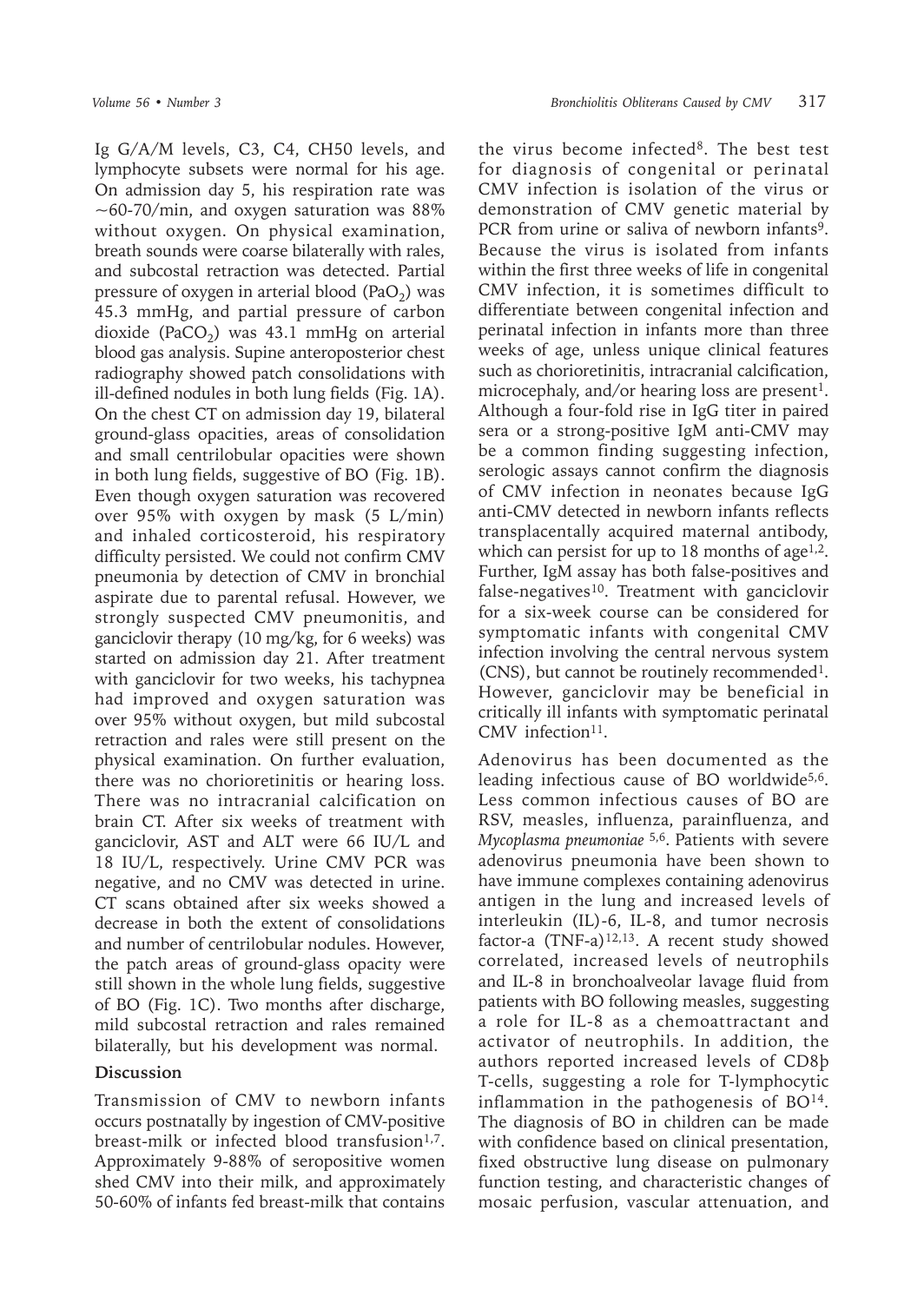



B



**Fig. 1.** A 37-day-old male presenting to hospital with cough and rhinorrhea. (A) Supine anteroposterior chest radiography shows patch consolidations with ill-defined nodules in both lung fields. (B) On the chest CT, bilateral ground-glass opacities, areas of consolidation (arrow), and small centrilobular opacities (arrowheads) are shown in both lung fields, suggestive of bronchiolitis obliterans. (C) CT scans obtained after 6 weeks show a decrease in both the extent of consolidations and number of centrilobular nodules. However, the patch areas of ground-glass opacity are shown in the whole lung fields.

central bronchiectasis on chest high-resolution computed tomography (HRCT)<sup>5</sup>. In fact, the diagnosis of BO may have been missed by lung biopsy due to sampling error, as previously reported15. No universally accepted protocol has been established for the treatment of BO<sup>5</sup>. The use of corticosteroid therapy and prolonged course of oral azithromycin may be helpful in patients with BO<sup>16,17</sup>.

In our case, the parents refused any invasive procedure because of his young age. Thus, we could not confirm CMV pneumonia by detection of CMV in bronchial aspirate or confirm BO by HRCT or lung biopsy. Nevertheless, we strongly suspected BO secondary to CMV infection

because his respiratory difficulty and abnormal findings on chest radiography were markedly improved following ganciclovir therapy.

#### **Acknowledgement**

This work was supported by the Dong-A University Research Fund.

## **REFERENCES**

- 1. Demmler-Harrison GJ. Cytomegalovirus. In: Feigin RD, Cherry JD, Demmler-Harrison GJ, Kaplan SL (eds). Textbook of Pediatric Infectious Diseases (6th ed). Philadelphia: Saunders; 2009: 2022-2043.
- 2. Kim CS. Congenital and perinatal cytomegalovirus infection. Korean J Pediatr 2010; 53: 14-20.